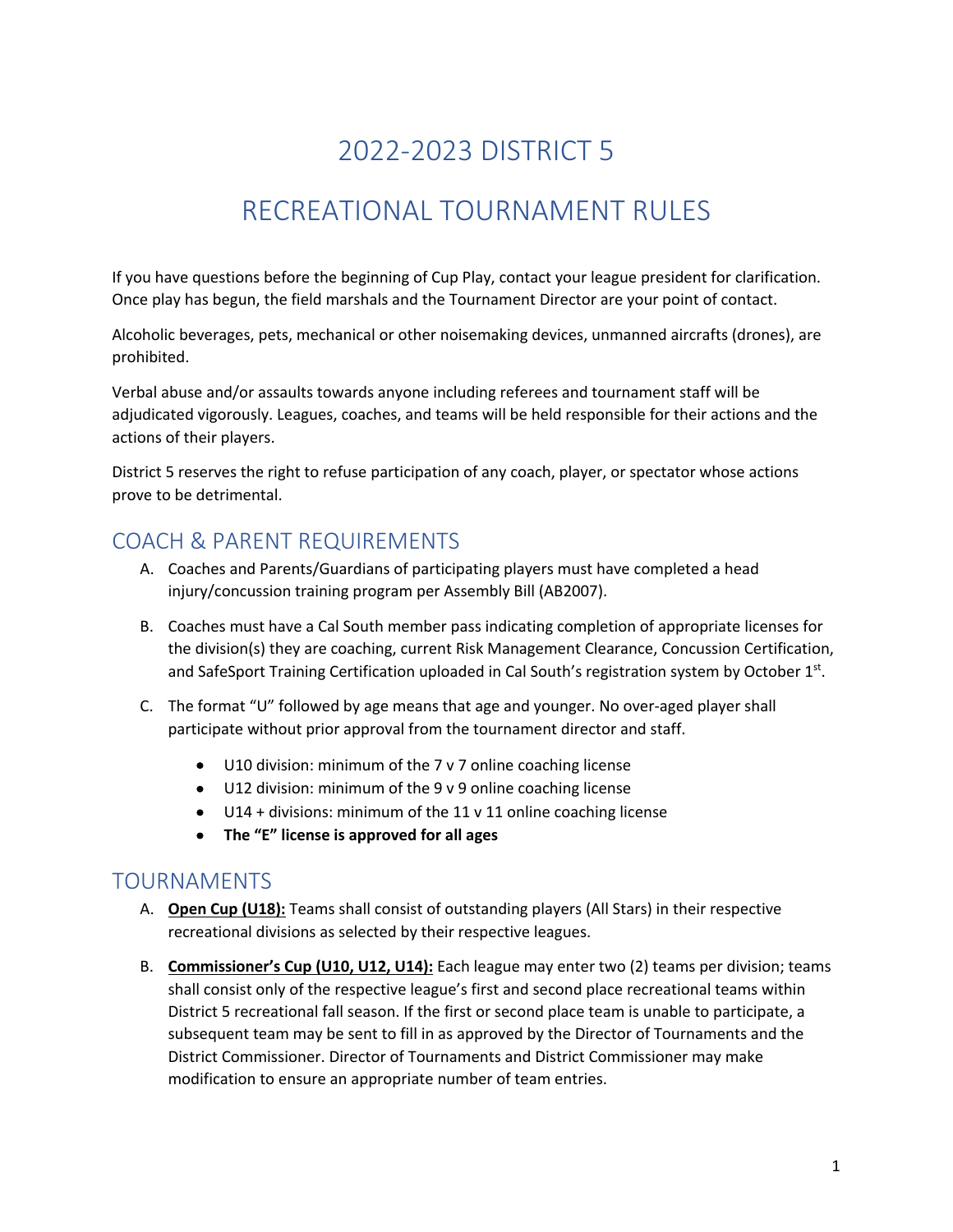Teams may only have up to three (3) retained players during original recreational team draft with no trades allowed. The balance of the team shall be assembled by a balanced draw.

- C. **President's Cup (U10, U12, U14):** Teams shall consist of outstanding players (All Stars) in their respective recreational divisions as selected by their respective leagues.
- D. **Tournament of Champions:** Continuation of President's Cup. Rosters may not be modified.

#### TEAM ENTRIES

- A. Teams must be activated by October  $1<sup>st</sup>$ .
- B. Players and coaches meeting all requirements must be assigned to an activated team in the Cal South registration system by October  $1<sup>st</sup>$ .
- C. Teams shall not exceed two (2) coaches per team.
- D. Over-aged players shall not participate in District 5 post-season tournaments without prior approval from the Tournament Director and staff.
- E. Team roster maximums:
	- U18: 18 players (11 v 11) minimum of 7 players to begin game
	- U16: 14 players (7 v 7) minimum of 5 players to begin game
	- U14: 17 players (11v 11) minimum of 7 players to begin game
	- U12: 16 players (9 v 9) minimum of 6 players to begin game
	- U10: 12 players (7 v 7) minimum of 5 players to begin game
- F. Players playing up during regular fall season will not be allowed to drop back down to their appropriate age group. Exception: Open Cup U16 division if respective league did not play with such a division during the regular fall season.
- G. Girls playing on a coed team in the fall season may be drafted to a girl's all-star team in the same age group but must choose Coed or Girls division, not both.

#### **COMPETITION**

- A. There are no protests.
- B. Format is even brackets to extent possible.
- C. No shows for any scheduled game or lack of notification to Tournament Director at least five (5) days in advance will result in a \$1000 league fine. This must be paid prior to league participation in the next tournament.
- D. Ten Point Scoring Systems for preliminary games. No overtime or shoot-outs in the preliminary rounds.
	- $\bullet$  Win = 6 points
	- $\bullet$  Tie = 3 points
	- $\bullet$  Loss = 0 points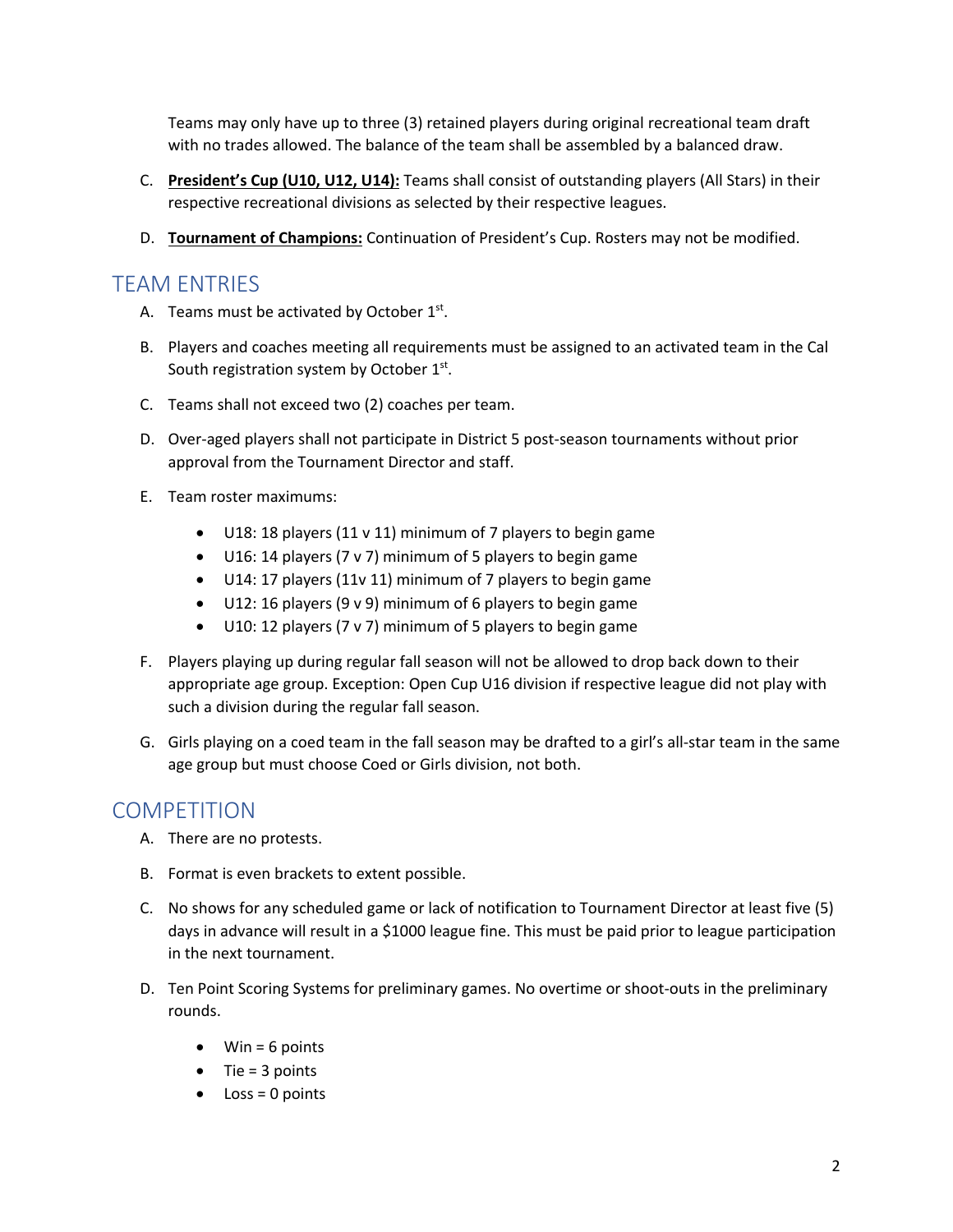- Goal = 1 point per goal up to three  $(3)$  goals
- $\bullet$  Shut out = 1 point
- Forfeit = 8 points to opposing team (0-2 score with no shut-out point).
- E. All preliminary, quarter-final, and semi-final games are as follows:
	- U10: 10-minute quarters, 5 minute break between halves, running clock at quarter.
	- U12: 12.5-minute quarters, 5 minute break between halves, running clock at quarter.
	- U14: 12.5-minute quarters, 5 -minute break between halves, running clock at quarter.
	- U16: 12.5-minute quarters, 5-minute break between halves, running clock at quarter.
	- U18: 15-minute quarters, 5-minute break between halves, running clock at quarter.
- F. All final games will be as follows:
	- U10: 12.5-minute quarters, 5-minute break between halves, running clock at quarter.
	- U12: 15-minute quarters, 5-minute break between halves, running clock at quarter.
	- U14: 15-minute quarters, 5-minute break between halves, running clock at quarter.
	- U16: 15-minute quarters, 5-minute break between halves, running clock at quarter.
	- U18: 17.5-minute quarters, 5-minute break between halves, running clock at quarter.
- G. In the event that teams are tied in points at the end of the preliminary round, the tie breaker shall be as follows.
	- Head-to-head competition (exception: does not apply if more than two teams are tied or if the teams have not played each other)
	- Number of goals allowed
	- Number of goals scored
	- Number of shutouts for
	- Shoot out
- H. Forfeit One Forfeit All (FOFA): Teams intentionally forfeiting any game in bracket rounds shall forfeit all games and automatically be eliminated from continuing in said tournament. Coaches and players may be subject to additional penalties.
- I. Coaches shall possess medical release forms for all players with signatures (includes electronical) at each match.
- J. Coaches shall wear a Cal South member pass tournament badge to be visible at all times during each match. Badges are not transferable. If ejected from a game, the badge shall be relinquished to the official at that time. The badge can be retrieved prior to the next game if appropriate.
- K. Teams will present their players and their member passes to the tournament check-in facilities a minimum of one (1) hour prior to their first game of the tournament and then to the referees prior to each subsequent game along with the team's game card.
- L. Hard casts are not allowed. Once Tournament officials determine a player is ineligible due to a cast, that player will remain ineligible for the entire tournament.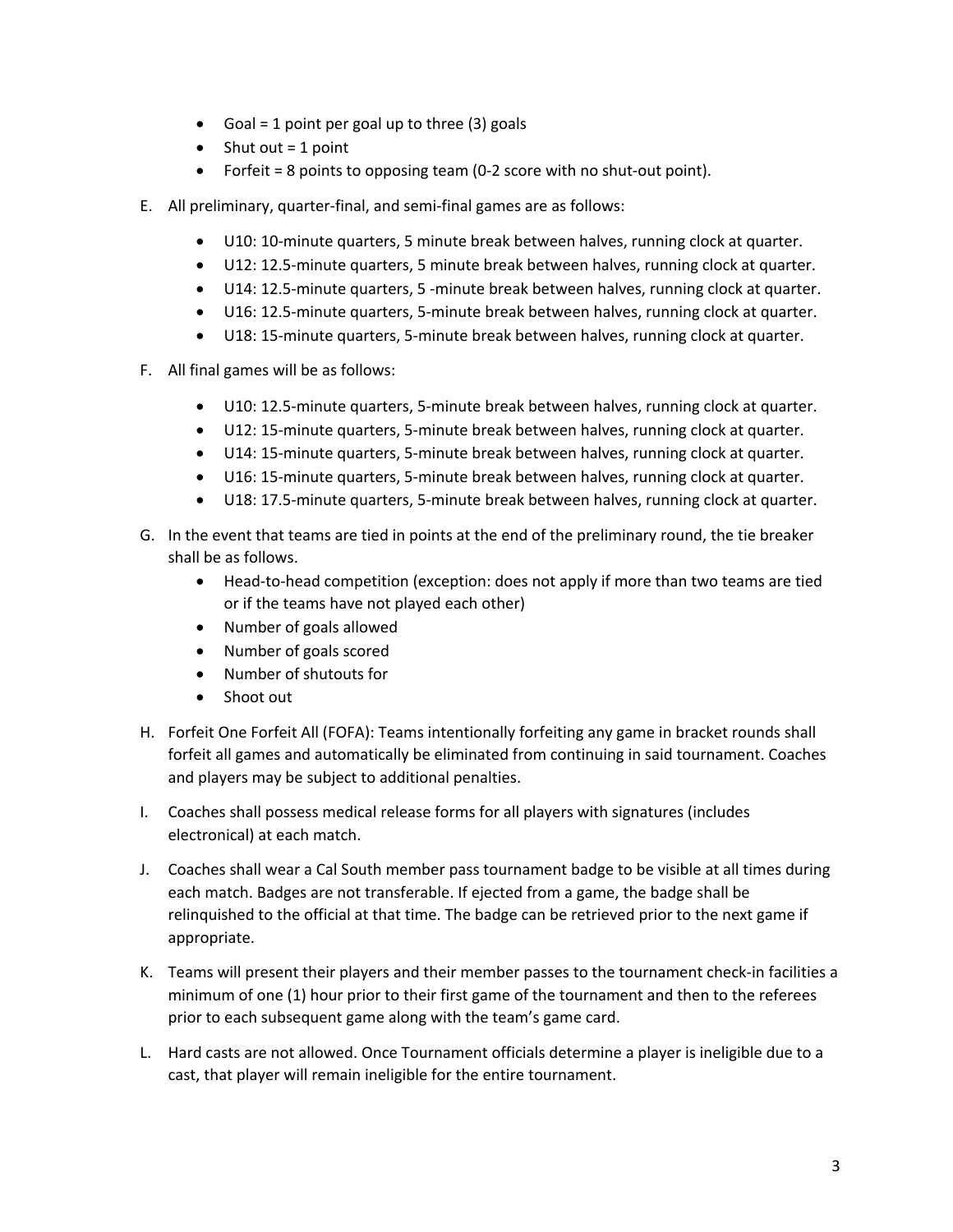- M. Heading is **NOT** allowed for U10 or U12 divisions (modification of Cal South rules). Intentional heading will result in an indirect free kick. Persistent heading may be subject to a yellow card and possible coach ejection.
- N. Participating players must play at least 50% of the game as monitored by the team, participating league officials or match officials. Teams that violate the 50% play rule will forfeit the game and may be subject to additional disciplinary action.
- O. Home teams are listed first on the schedule. Each team shall supply a game ball for each match. Should there be a color conflict as determined by the referees, the home team will be required to change jerseys or wear bibs.
- P. Teams have 15 minutes from the scheduled game time to arrive before a forfeit is awarded to the opposing team.
- Q. Coaches are to remain within 10 yards of the center line and within the designated area.
- R. Players must dress uniformly with easily readable jersey numbers and no player names. Sweats/undergarments under the uniform may be allowed for inclement weather and needs to be black in color or match color of shorts. The entire team must be uniform in color. Uniforms must remain on until the field is cleared of all players.

Hair accessories with metal and/or hard plastic are not allowed. This includes clips, beads, and ponytail bands with metal or hard plastic. Any player refusing to remove such items will remain ineligible to play until these items have been removed.

Cleats with toe studs are allowed. Metal studs are not allowed in U10, U12, U14, and U16 divisions. Studs must not have sharp edges.

S. Cautioned players must leave the field until the next stoppage of play but may be substituted at the coaches' discretion. If the player is substituted, that player may not return until the next quarter.

Rude, hurtful, or disrespectful verbal or physical behavior is punishable by a send-off (red card). This includes words uttered in frustration and in the referee's opinion is loud enough to be heard outside the field of play and/or words or actions directed towards any individual.

Individuals ejected from a game must leave that game and will not be able to participate nor attend that team's next game. In the event that it is the last game of that tournament, the suspension will carry over to the next tournament. Further disciplinary action may be taken.

If a coach is ejected during a game and the team has no approved assistant coach, the team may have a board member with approved license and risk management step in. The ejected coach will not be eligible to participate nor attend that team's next game. This includes tournament to tournament suspension.

U16 and U18 division, any team accumulating a third red card (player or coaches) during the course of the tournament will forfeit that teams remaining games in the tournament. The game during which the third red card was issued will be played to completion unless terminated by the referee, District Commissioner (DC), or the DC's designee.